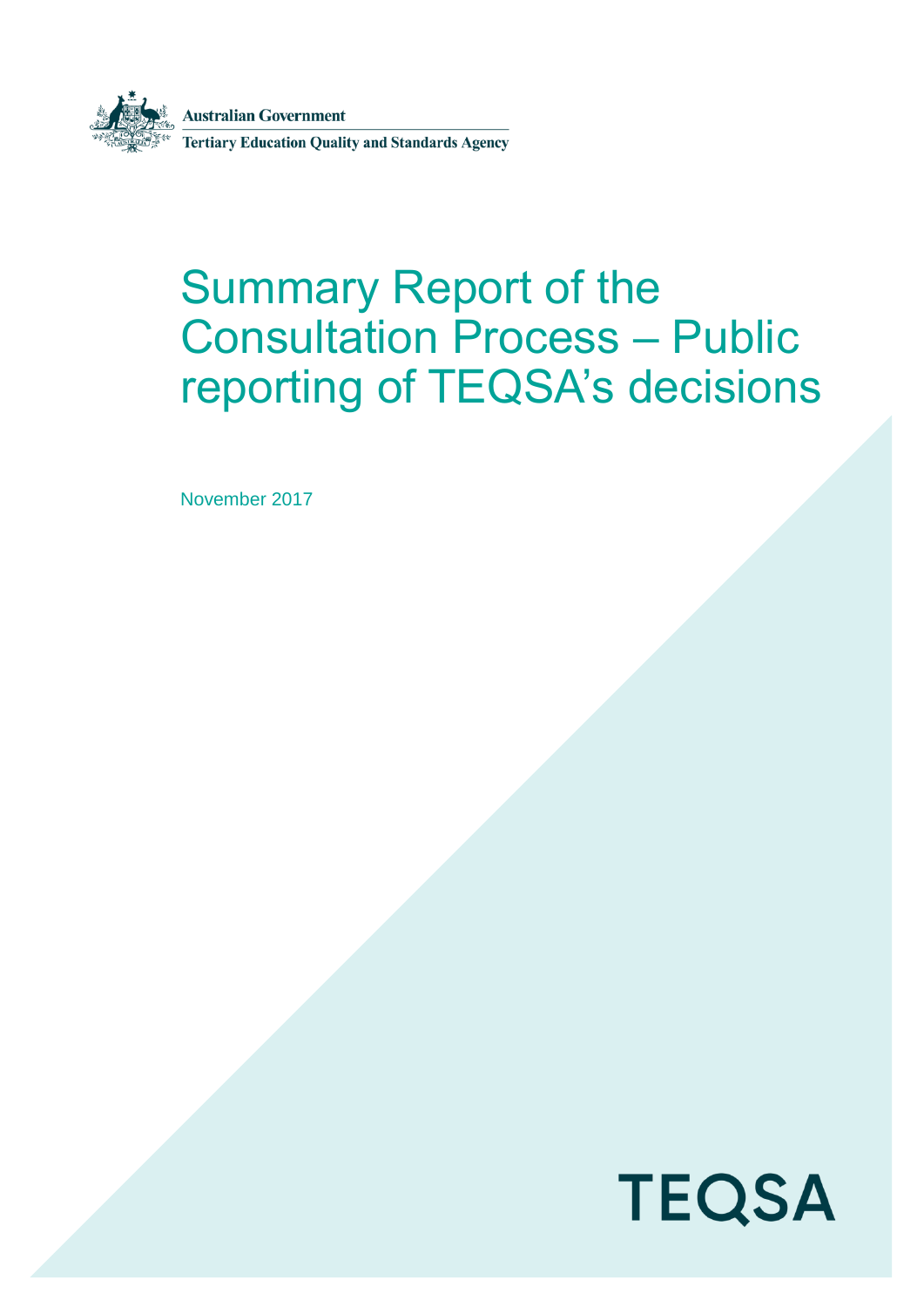# **Contents**

| <b>Background</b>             | 2 |
|-------------------------------|---|
| <b>Consultation</b>           | 3 |
| <b>Consultation responses</b> | Δ |
| <b>TEQSA's response</b>       | Δ |
| <b>Next steps</b>             | Δ |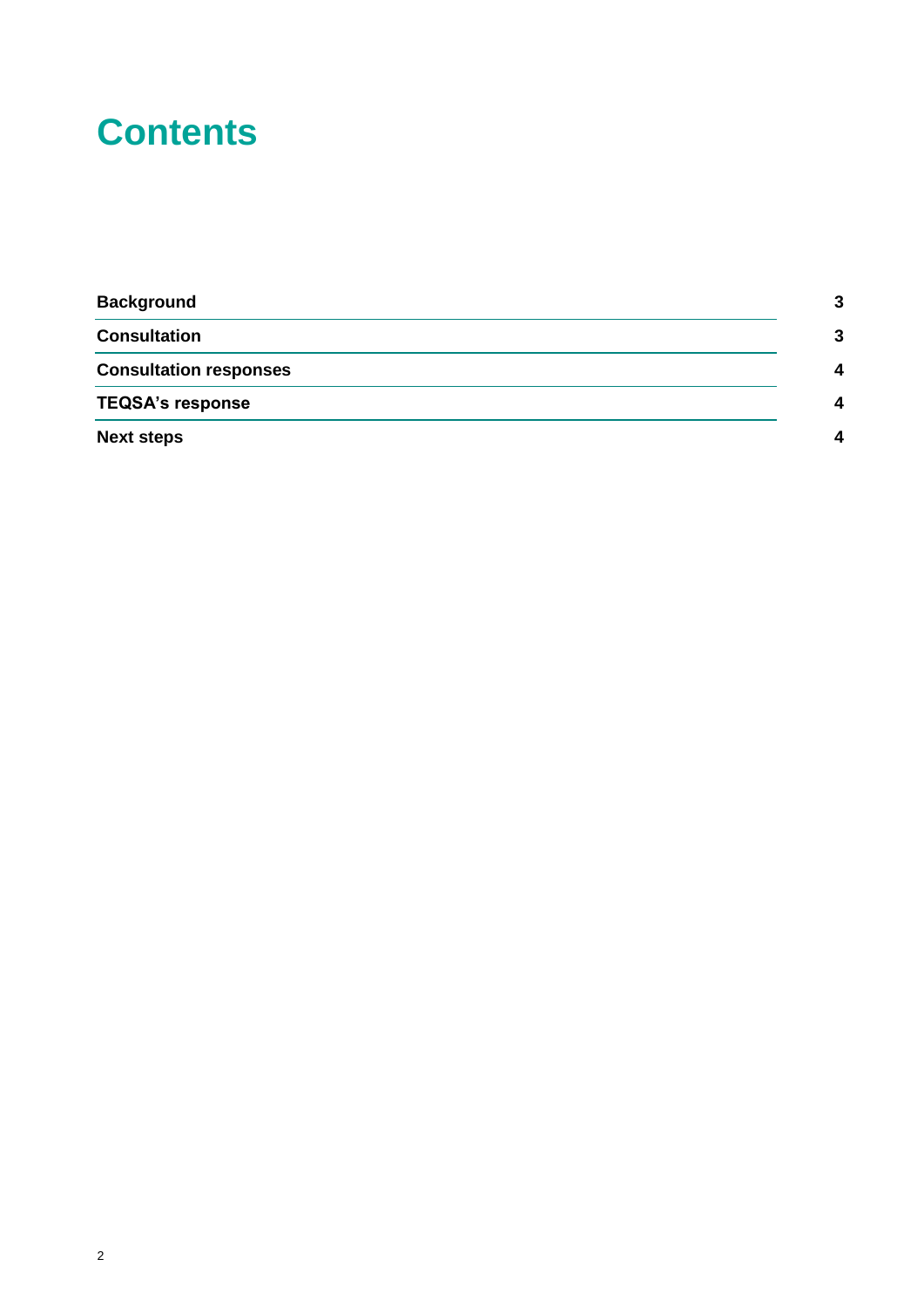### <span id="page-2-0"></span>**Background**

The Agency publishes information about most of its decisions under the *Tertiary Education Quality and Standards Agency Act 2011* (TEQSA Act), consistent with the requirements of the Act and the terms of the National Register Guidelines.

From February – November 2017 the agency consulted on changes to its policy on public reporting, including changes to the Register Guidelines.

Key themes and responses from the consultation process have been summarised in this report.

### <span id="page-2-1"></span>Consultation process

In February 2017 TEQSA conducted a formal consultation process seeking sector views on changes to the way the Agency publishes its regulatory decisions. The paper posed five questions seeking feedback on TEQSA's proposed approach.

- **Question 1**: Do you agree with the proposed principles to guide TEQSA's approach to publishing information about its decisions?
- **Question 2**: Do you agree with the proposed approach to the timing of the publication of information about TEQSA's decisions?
- **Question 3:** Do you agree with the proposal to publish information about the rejection of applications for initial registration and course accreditation?
- **Question 4:** Do you agree with the proposed amendments to the National Register Guidelines?
- **Question 5:** Do you agree with the proposal to publish news announcements and media releases about significant decisions by TEQSA?

Information about the Consultation Paper was made available on the TEQSA website and sent to the following peak bodies:

Australian Council for Private Education and Training, Council of Private Higher Education, Universities Australia, TAFE Directors Australia, International Education Association of Australia, English Australia, Regional Universities Network, Innovative Research Universities, Group of Eight, Australian Technology Network, Council for International Education, National Union of Students, Council of International Students Australia, Australian Medical Students' Association, NSW/Territories Committee of Chairs of Academic Boards and Senates on behalf of the Chairs of Academic Boards and Senates, Chairs of Academic Boards Forum and University Chancellors Council.

On 2 November 2017, following a further targeted consultation with peak bodies, drafts of the Register Guidelines 2017 and *Policy of public reporting of TEQSA's decisions* were sent to the following groups for comment: Australian Council for Private Education and Training, Council of Private Higher Education, Group of Eight, TAFE Directors Australia, Innovative Research Universities and Universities Australia.